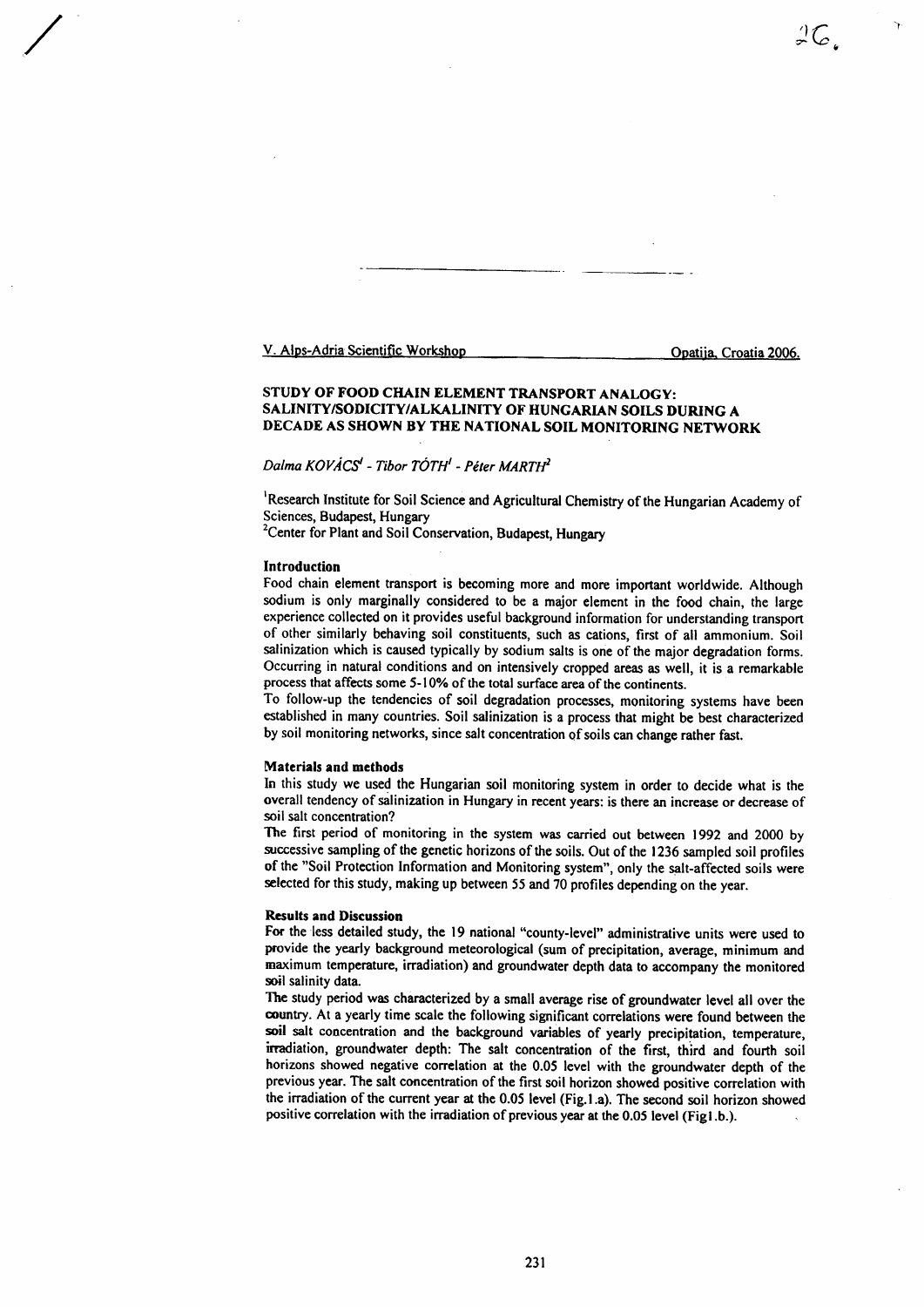

Figure 1. Scatterplot of average yearly measured soil salinity versus a.) yearly mean irradiation and b.) yearly mean groundwater level

Strongest response regarding soil salinity was shown by the second genetic horizon, which is either the second horizon of "1.SOLONCHAK", or the "B" horizon of "2.SOLONCHAK-SOLONETZ", "3.MEADOW SOLONETZ", "4.MEADOW SOLONETZ TURNING INTO<br>STEPPE FORMATION" "5.SOLOD" and "6.SOLONETZIC MEADOW" soils, where the maximum intensity of salt accumulation is found.

Based on the salinity, three groups were distinguished, the group of "SOLONCHAK"-type soils, including the first and second soil types, the group of "MEADOW SOLONETZ" soils, including the third type and the group of "SOLONETZIC" soils including types 4-6.

There were differences in the tendency of salinity between the groups, calculated by correlation analysis. Soils belonging to "SOLONCHAK" group showed a decrease of soil salinity by time in their second genetic soil horizon. In the group of "MEADOW SOLONETZ" there was no significant tendency shown by any soil depth. In the group of "SOLONETZIC" soils there was an increase in the soil salinity of the whole profile.





232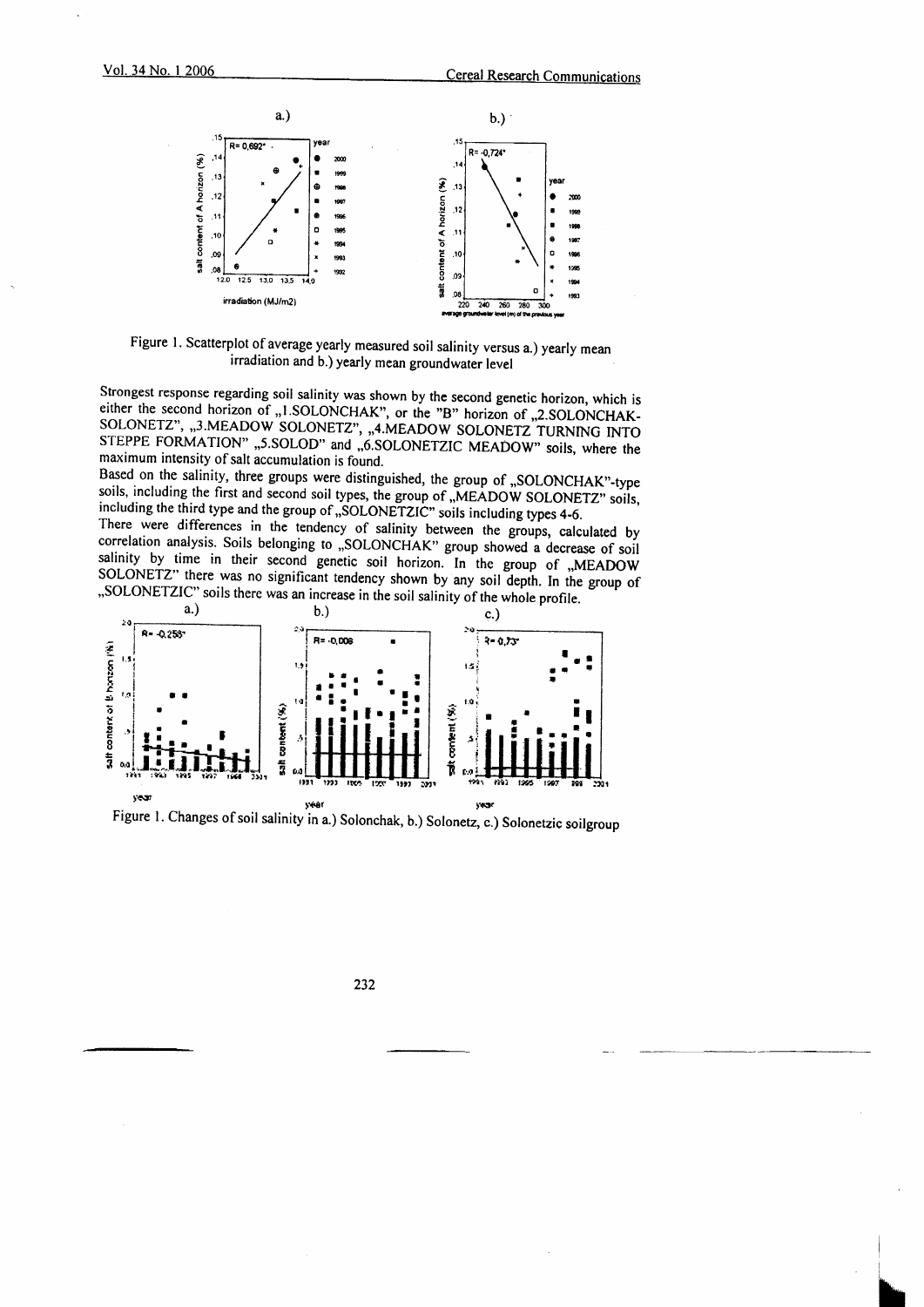V. Alps-Adria Scientific Workshoo . - Ooatiia. Croatia 2006.

These results indicate the strong atmospheric control over soil salinity (the groundwater depth is correlated to the precipitation of the previous year). There are no immediate etfects, but rather retarded ones when the salinization is being related to yearly average and cumulative meteorological and groundwater data. Salinization is an active process, the most extreme saltaffected soils are becoming less saline, but the least salt-affected soils showed increasing salt concentration parallel to an increase in groundwater level.

For the detailed study the first task was the compilation of a database with the optimal support to the soil monitoring profiles. Optimatization meant selection of those data that will provide most powerful interpretation to the temporal and spatial changes of soil salinity data. Since we have yearly collected soit salinity data (dependent data) from October it is not evident which background (independent) data of groundwater level and meteorological parameters are selected to enter the statistical analysis. "Which" means what frequency and for which tinre length should the data be selected and from which data collection station, since there are no meteorological stations at each soil monitoring point.

The optimalization in time was done based on a detailed database available at Apaj (Toth and Kuti, 2002). Through the use of correlation coefficient we checked which it the length of the preceding period that shows the closest correlation coefficient with the soil salt concentration. Based on October month and using monthly average meteorological data for the calculations the average values of the preceding l2 months (from October to September) showed the largest correlation coefficient (data not shown).

The optimalization in space was done by visualizing the soil monitoring points and monitored groundwater wells on a GIS-based soil genetical map of Hungary at the scale of 1:100 000. ln the map the closest groundwater observation wells located in the same soil genetical polygon, in which the monitoring point was selected to provide the background temporal groundwater level data for the statistical calculations. From among the meteorological stations the selection was done on the basis of precipitation data, since these are the most variable parameters among the well documented ones. The yearly sums of precipitation collected between l94l and l97l at stations close to the soil monitoring points were analysed by ANOVA in order to compare at which level there are significant differences between the data. Based on the F values calculated from among three hierarchical spatial regionalization levels (see Somogyi et al., 1991), "mesoregions" showed outstandingly large F value, and this way this level was selected to provide the background data to be used as independent variables for meteorological data.

The first analyses with the data set showed that there was no significant trend in the salt content of the soils in the period 2000-2003 in either of the soil groups distinguished. Also there was a lack of correlation between the precipitation data and the salt content data from 0- 30, 30-60 or 60-90 cm depth.

### Conclusions

All information available about temporal and depth changes in easily soluble ions in the soil solution can be utilized when inferring on the transport of the elements of food chain. The results of the monitoring of soil salinity thus can facilitate the understanding of changes in cations occurring in soil solutions, such as ammonium.

The statistical analyses of any monitored data must be carefully planned in order to provide the optimal background data (independent data) from all those available to accompany the monitored soil data (dependent variable).

### Acknowledgcments

Authors acknowledge the support of HNSF grant T37731 and OM-4/015/2004 "NKFP" grant. Authors also thank Dr. L. Pásztor for all the help with GIS.